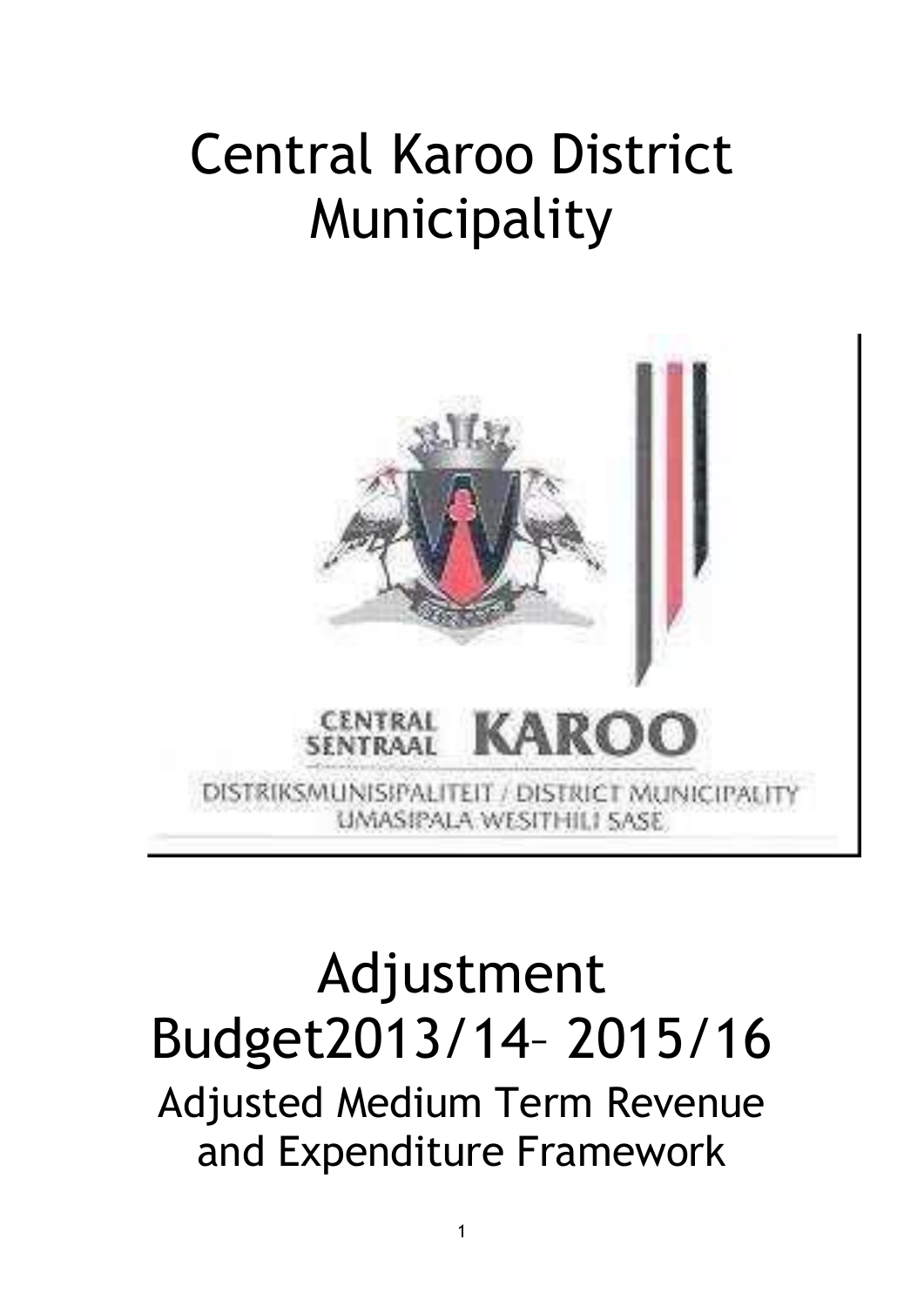# <span id="page-1-0"></span>**Table of Contents**

| Section 5 - Measurable performance objectives and indicators  13                                                         |  |
|--------------------------------------------------------------------------------------------------------------------------|--|
|                                                                                                                          |  |
|                                                                                                                          |  |
|                                                                                                                          |  |
|                                                                                                                          |  |
| Section 10 - Expenditure on allocations and grant programmes 15                                                          |  |
| Section 11 - Allocations and grants made by the Municipality  15                                                         |  |
| Section 12 - Councillor Allowances and employee benefits  15                                                             |  |
| Section 13 - Monthly targets for revenue, expenditure and cash flow  16                                                  |  |
| Section 14 - Adjustments to the quarterly service delivery and<br>budget implementation plans - internal departments  16 |  |
| Section 15 - Annual budgets and service delivery agreements -<br>municipal entities and other external mechanisms 16     |  |
| Section 16 - Contracts having future budgetary implications  17                                                          |  |
|                                                                                                                          |  |
| Section 18 - Municipal Manager's quality certification 18                                                                |  |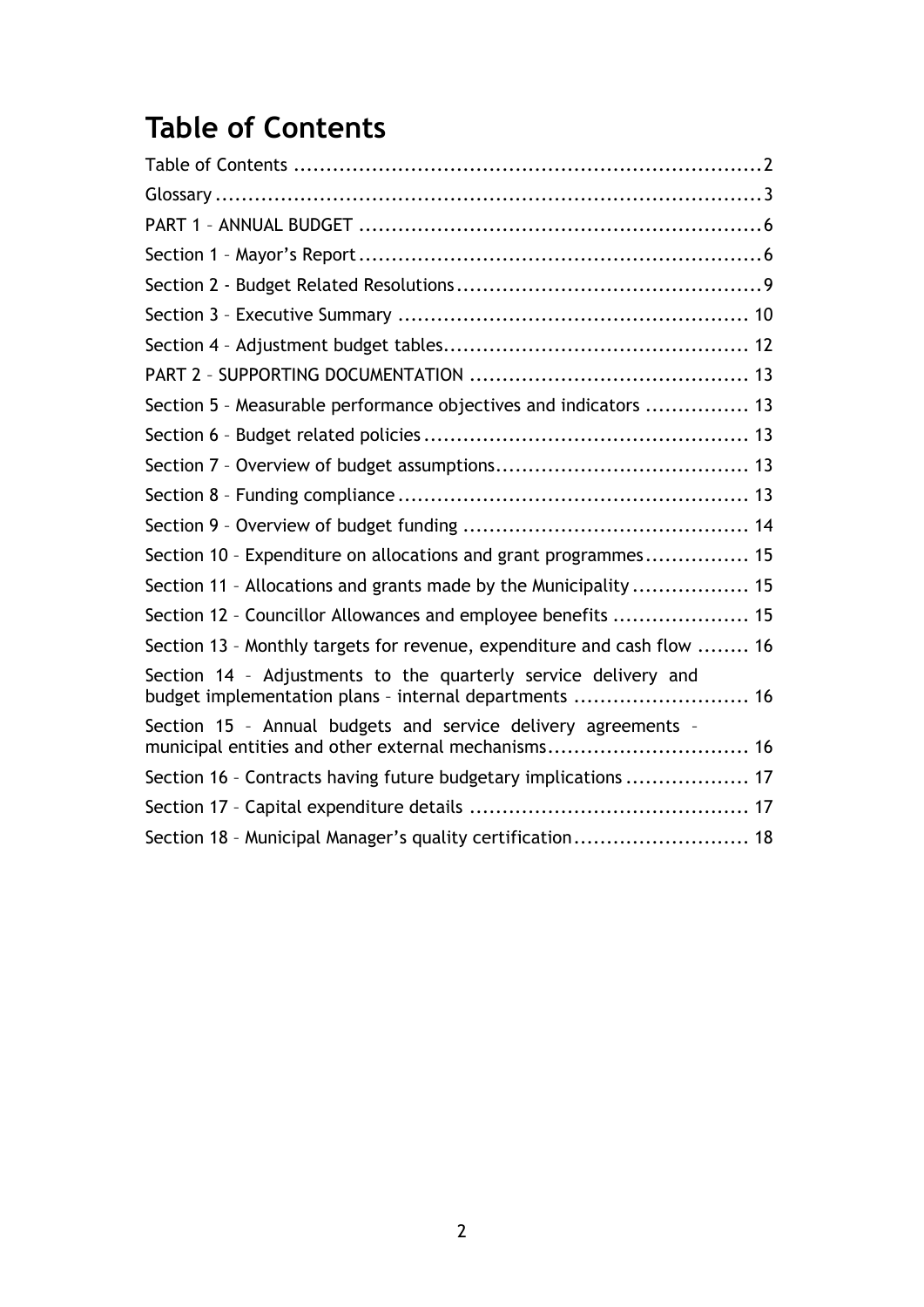## <span id="page-2-0"></span>**Glossary**

**Adjustments Budget –** Prescribed in section 28 of the MFMA. The formal means by which a municipality may revise its annual budget during the year.

**Allocations –** Money received from Provincial or National Government or other municipalities.

**Budget –** The financial plan of the Municipality.

**Budget Related Policy –** Policy of a municipality affecting or affected by the budget, examples include tariff policy, rates policy and credit control and debt collection policy.

**Capital Expenditure** - Spending on assets such as land, buildings and machinery. Any capital expenditure must be reflected as an asset on the Municipality's balance sheet.

**Cash flow statement –** A statement showing when actual cash will be received and spent by the Municipality. Cash payments do not always coincide with budgeted expenditure timings. For example, when an invoice is received by the Municipality it is shown as expenditure in the month it is received, even though it may not be paid in the same period.

**DORA –** Division of Revenue Act. Annual legislation that shows the total allocations made by national to provincial and local government.

**Equitable Share –** A general grant paid to municipalities. It is predominantly targeted to help with free basic services.

**Fruitless and wasteful expenditure –** Expenditure that was made in vain and would have been avoided had reasonable care been exercised.

**GFS –** Government Finance Statistics. An internationally recognised classification system that facilitates like for like comparison between municipalities.

**GRAP –** Generally Recognised Accounting Practice. The new standard for municipal accounting.

**IDP –** Integrated Development Plan. The main strategic planning document of the Municipality

**KPI's –** Key Performance Indicators. Measures of service output and/or outcome.

**MFMA –** The Municipal Finance Management Act – No. 53 of 2003. The principle piece of legislation relating to municipal financial management.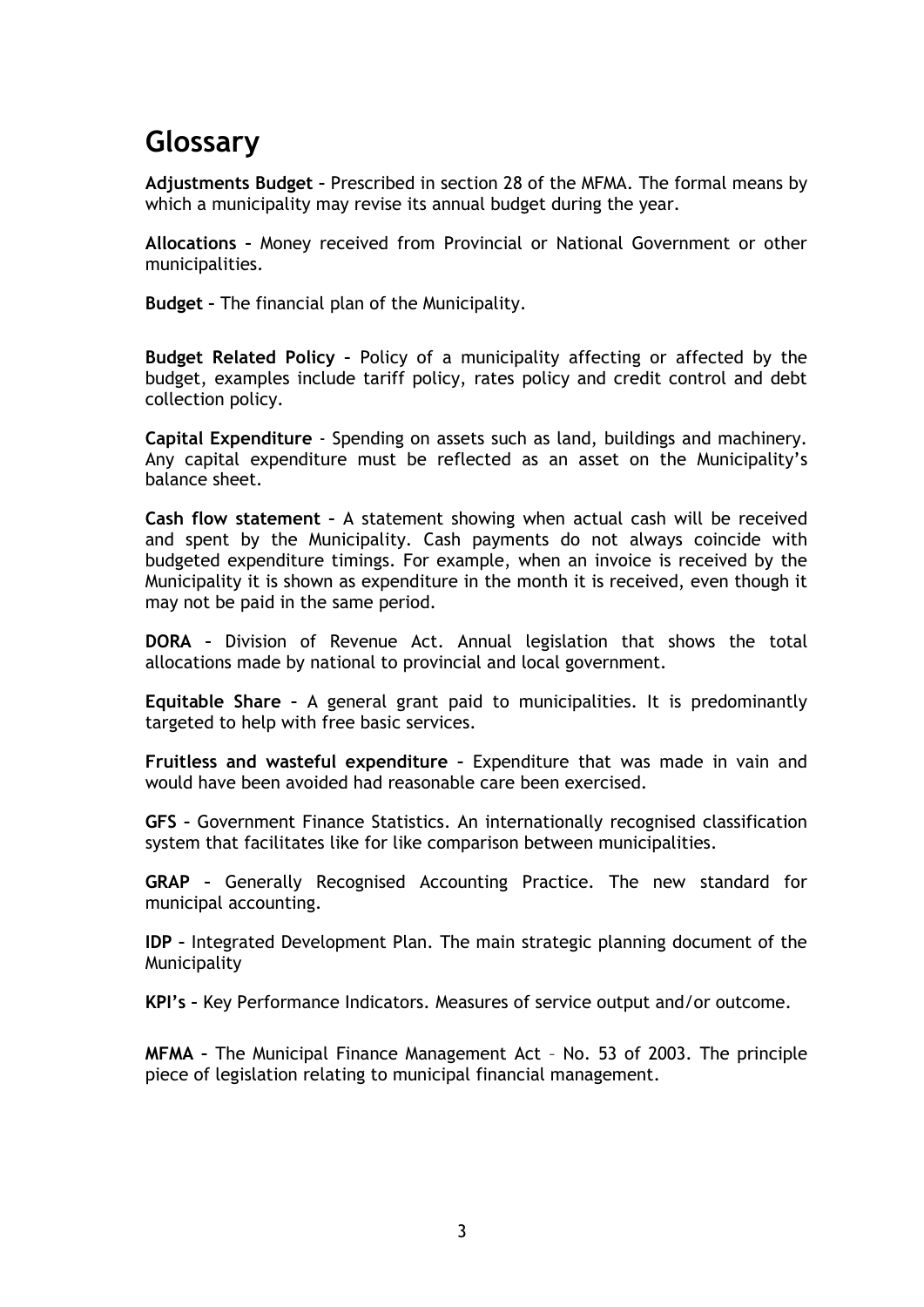**MTREF –** Medium Term Revenue and Expenditure Framework. A medium term financial plan, usually 3 years, based on a fixed first year and indicative further two years budget allocations. Also includes details of the previous and current years' financial position.

**Net Assets –** Net assets are the residual interest in the assets of theentity after deducting all its liabilities. This means the net assets of the municipality equates to the "net wealth" of themunicipality, after all assets were sold/recovered and all liabilities paid.Transactions which do not meet the definition of Revenue or Expenses, suchas increases in values of Property, Plant and Equipment where there is noinflow or outflow of resources are accounted for in Net Assets.

**Operating Expenditure –** Spending on the day to day expenses of the Municipality such as salaries and wages.

**Rates –** Local Government tax based on the assessed value of a property. To determine the rates payable, the assessed rateable value is multiplied by the rate in the rand.

**SDBIP –** Service Delivery and Budget Implementation Plan. A detailed plan comprising quarterly performance targets and monthly budget estimates.

**Strategic Objectives –** The main priorities of the Municipality as set out in the IDP. Budgeted spending must contribute towards the achievement of the strategic objectives.

**Unauthorised expenditure –** Generally, **s**pending without, or in excess of, an approved budget.

**Virement –** A transfer of budget.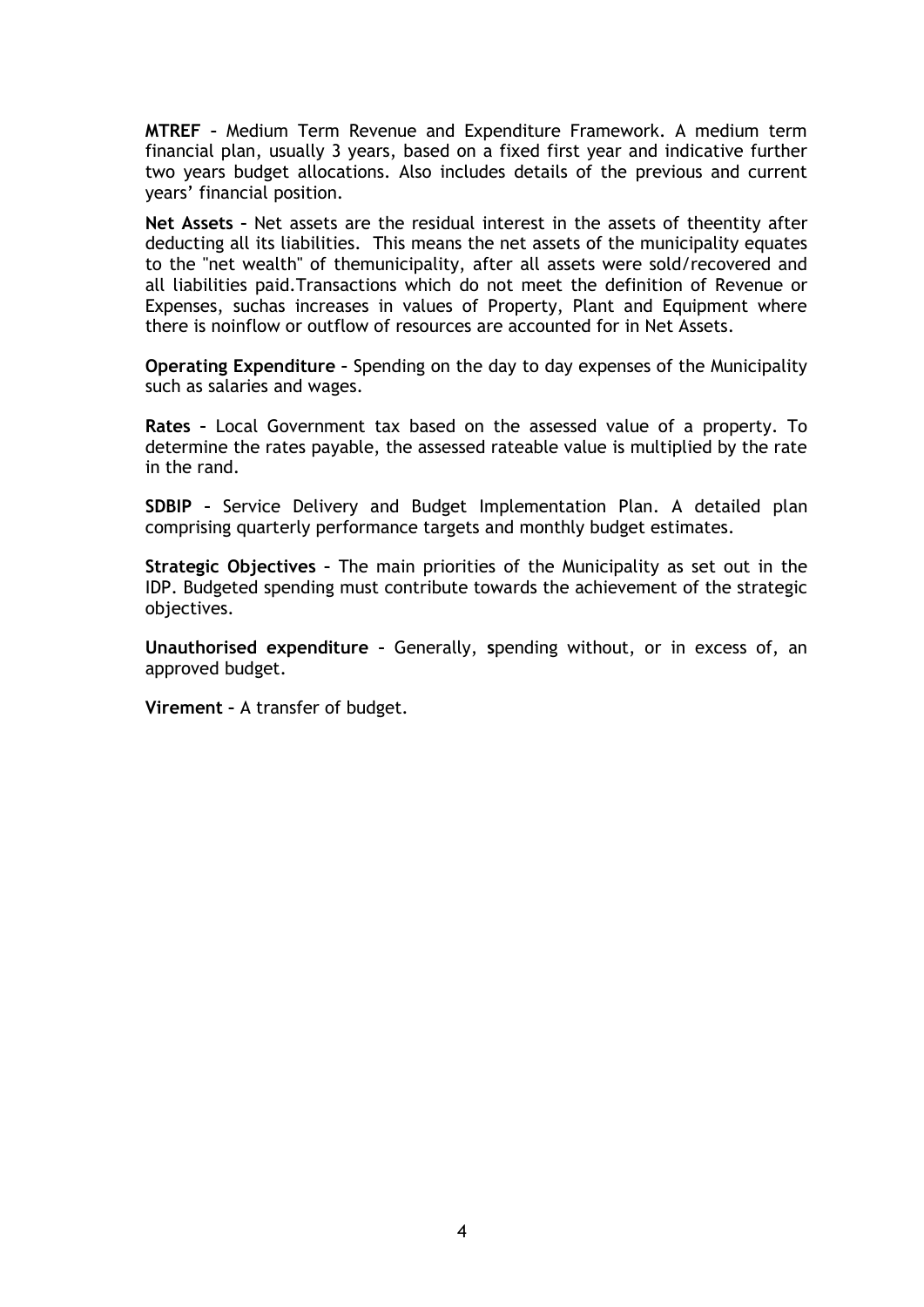**Vote –** One of the main segments of a budget. The structure is for reporting requirements and links the accounting performance both to the IDP and to the responsible officials. The vote structure at Central Karoo District Municipality is made up as follows:

| Vote 1 | <b>EXECUTIVE AND COUNCIL</b>    |
|--------|---------------------------------|
| 1.1    | <b>MUNICIPAL MANAGER</b>        |
| 1.2    | <b>COUNCIL GENERAL EXPENSES</b> |
| 1.3    | <b>INTERNAL AUDIT</b>           |
| 1.4    | <b>PIMMS</b>                    |
| 1.5    | <b>EDA</b>                      |
| 1.6    | <b>LED</b>                      |
| 1.7    | [Name of sub-vote]              |
| 1.8    | [Name of sub-vote]              |
| 1.9    | [Name of sub-vote]              |
| 1.10   | [Name of sub-vote]              |
| Vote 2 | <b>BUDGET AND TREASURY</b>      |
| 2.1    | <b>FINANCIAL SERVICES</b>       |
| 2.2    | <b>DISTRICT COUNCIL LEVIES</b>  |
| 2.3    | <b>FINANCE MANAGEMENT GRANT</b> |
| 2.4    |                                 |
| 2.5    |                                 |
| 2.6    |                                 |
| 2.7    |                                 |
| 2.8    |                                 |
| 2.9    |                                 |
| 2.10   |                                 |
| Vote 3 | <b>CORPORATE SERVICES</b>       |
| 3.1    | <b>CORPORATE SERVICES</b>       |
| 3.2    | <b>TOURISM</b>                  |
| 3.3    | <b>PMU</b>                      |
| 3.4    | <b>ENVIRONMENTAL HEALTH</b>     |
| 3.5    | <b>CIVIL DEFENCE</b>            |
| 3.6    | <b>GRANTS AND SUBSIDIES</b>     |
| 3.7    | <b>WORK FOR WATER</b>           |
| 3.8    | <b>NUTRITION SCHEME</b>         |
| 3.9    | <b>GLOBAL FUND</b>              |
| 3.10   | <b>PRIMARY HEALTH CARE</b>      |
| Vote 4 | <b>TECHNICAL SERVICES</b>       |
| 4.1    | <b>ROADS</b>                    |
| 4.2    | <b>TRANSPORT FUND</b>           |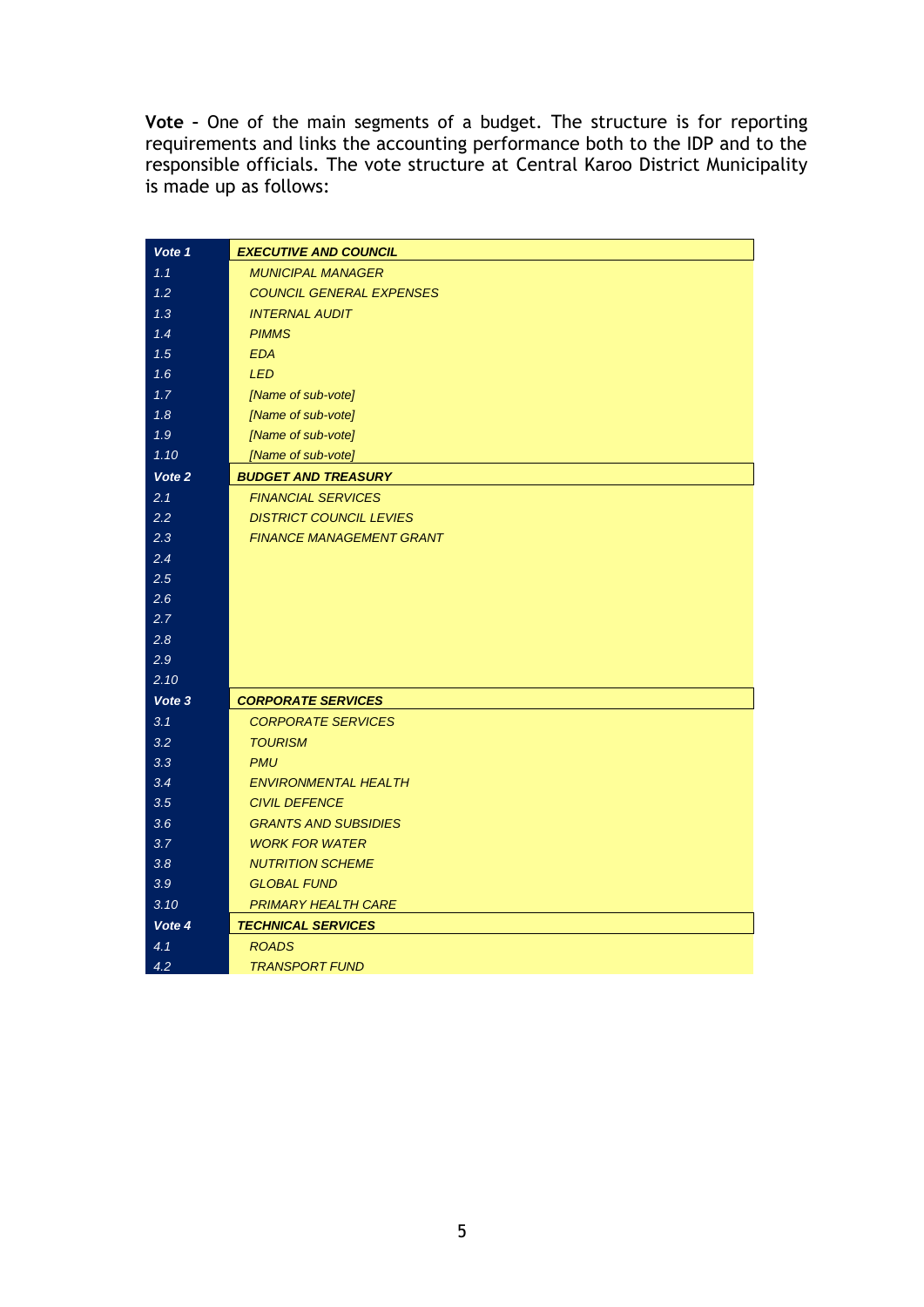# <span id="page-5-0"></span>**PART 1 – ANNUAL BUDGET**

### <span id="page-5-1"></span>**Section 1 –Mayor's Report**

It is with great pleasure that I present the 2013/2014 Adjustment Budget to the Councilfor consideration.

The reason for the tabling of an adjustment budget is fully disclosed in the executive summary of the draft budget documentation. The adjustments was mainly necessitated by increased grant funding as well as adjustments required due to over expenditure on votes.

Council is still committed to ensure high quality basic services are provided. The main adjustments proposed in this adjustment budget are:

#### *Operating Budget*

- 1) Anincrease in total revenue amounting to R 4.557 million. This increase is mainly as a result of the following –
	- a. An increase in operational grant revenue as a result of the following allocations:
		- i. Department of Public Roads R3,129 million
		- ii. Provincial Contribution for the Financial Support Grant– R0.300 million
		- iii. Unspent Provincial Contribution for the Financial Support Grant – R0.570 million
- 2) An increase in operating expenditure amounting to R6,242 million. This increase is mainly as a result of the following –
	- a. An increase in employee related costs amounting to R0.364 million. This increase could mainly be attributed to the municipality's increase in post-employment benefits.
	- b. An increase in other expenditure on the roads subsidy ofR 3,219million. This increase in allocation was made during the revised budget process of the provincial government.

The net effect from these adjustments is that the projected operating surplus for the year, previously stated at R 2.692million,decrease to R1.007 million.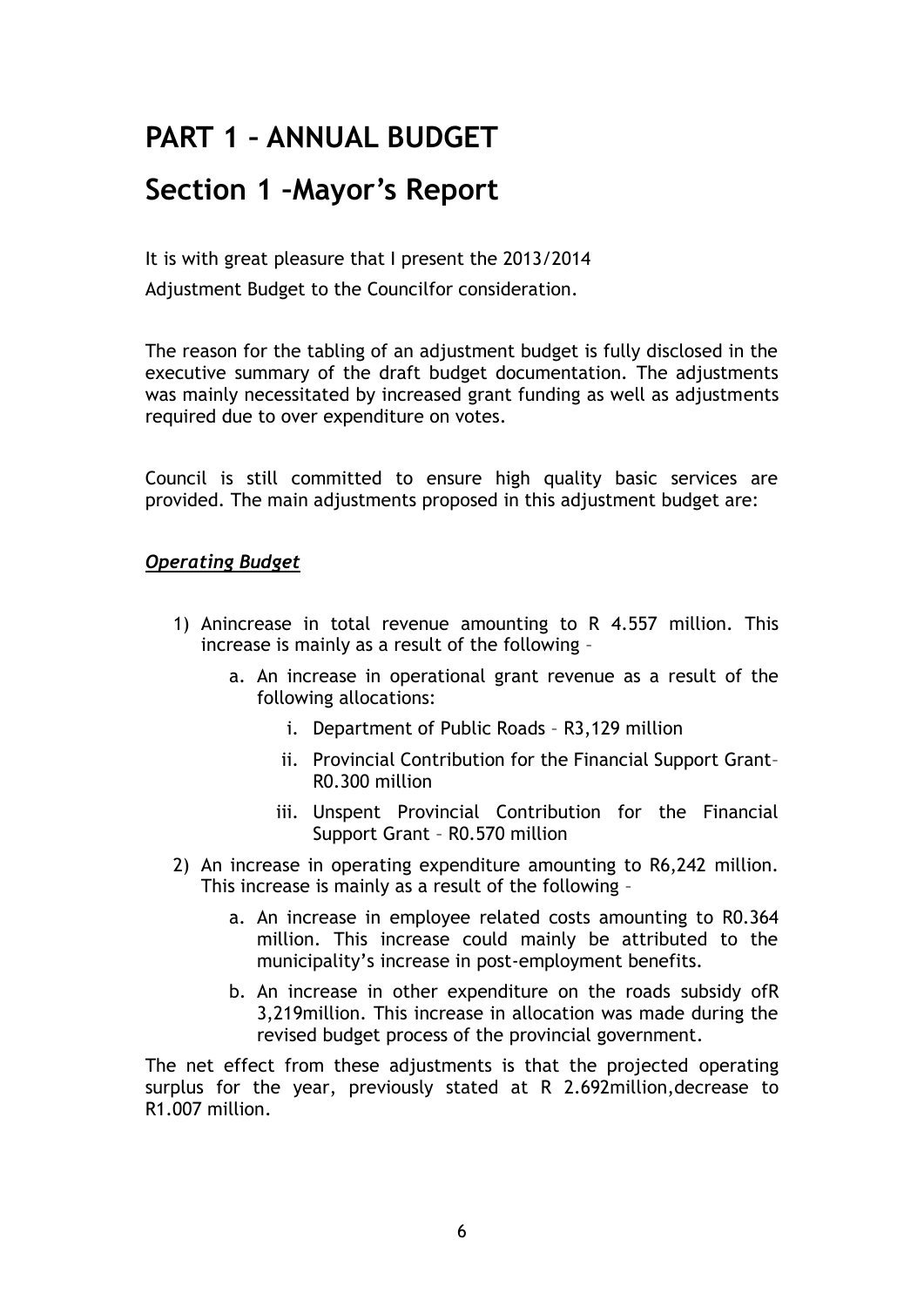### *Capital Budget*

Capital budget is un-changed during this revised budget process.

#### **The revised forecasted expenditure can be summarised as follows: (R 000**)

| <b>TYPE</b>  | 2013/14 | 2014/15 | 2015/16 |
|--------------|---------|---------|---------|
| Operating    | 56 889  | 52 367  | 55 365  |
| Capital      | 330     | 0       |         |
| <b>TOTAL</b> | 57 219  | 52 367  | 55 365  |

### *Funding and Cash flows*

The budget for 2013/2014 is cash funded

#### The expected Cash flows for the MTREF period is as follows (R'000)

| Source                                                | 2013/2014 | 2014/2015 | 2015/2016 |
|-------------------------------------------------------|-----------|-----------|-----------|
| CASHF FLOW FROM/(USED)<br><b>OPERATING ACTIVITIES</b> | 635       | 4796      | 7489      |
| NET CASHF FROM/(USED)<br><b>INVESTING ACTIVITIES</b>  | (330)     | (437)     | (463)     |
| NET CASH FROM/(USED)<br><b>FINANCING ACTIVITIES</b>   | (52)      | (50)      | (2)       |
| <b>NET INCREASE/(DECREASE)</b><br><b>IN CASH HELD</b> | 252       | 4309      | 7023      |
| CASH/CASH EQUIVALENTS<br>AT THE YEAR BEGIN:           | 1887      | 2 1 3 9   | 6448      |
| <b>CASH/CASH</b><br><b>EQUIVALANETS YEAR END</b>      | 2139      | 6448      | 13 471    |
|                                                       |           |           |           |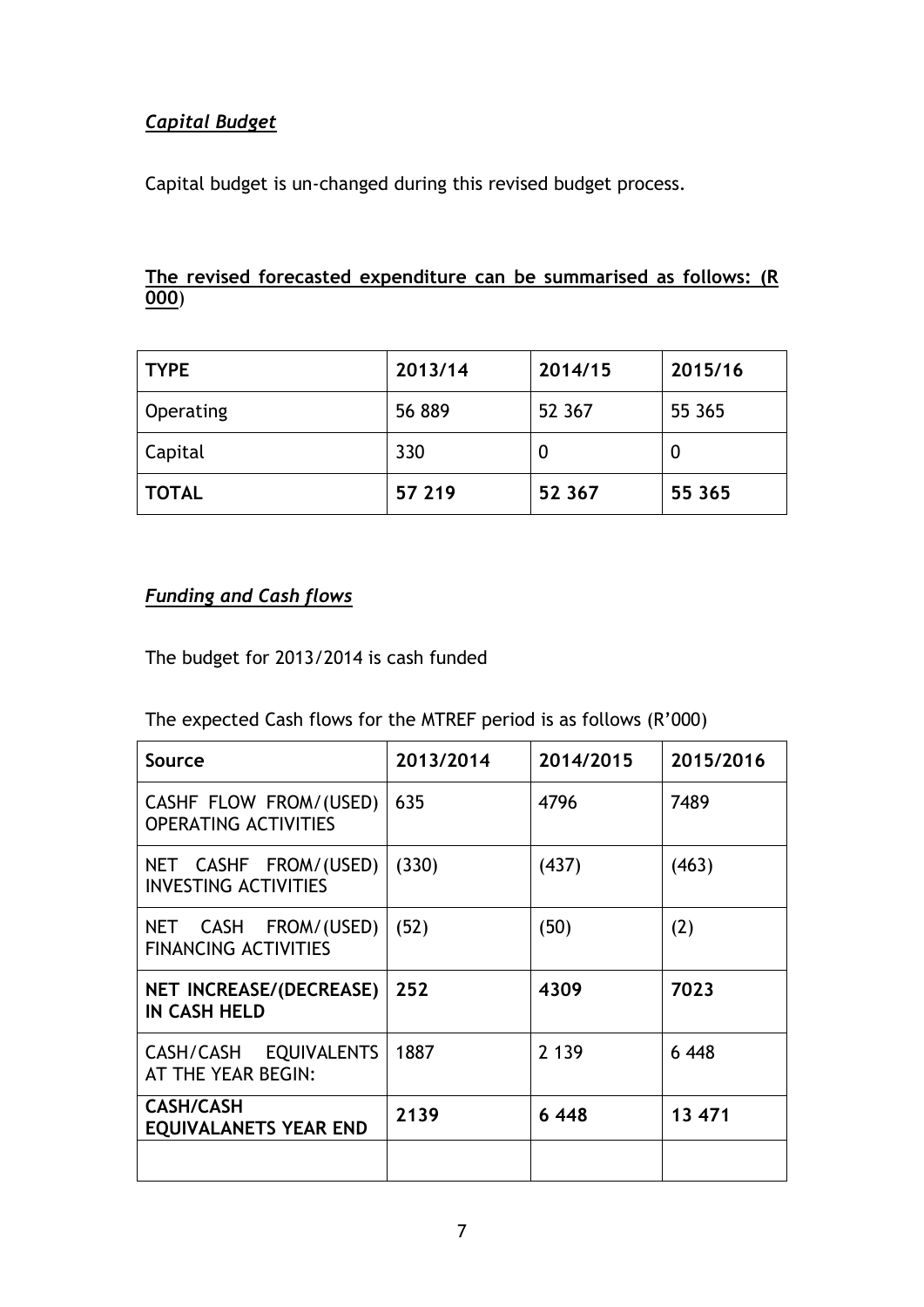As can be seen from the above the municipality's cash resources will increaseover the MTREF period and if strict budget control measures are put in place, the cash flow position will improve during the outer years.

I believe we have done all in our power to address service delivery requirements within our financial means and would like to thank our community for their inputs into the I.D.P. process, my fellow Councillors for their continued hard work and support as well as the Municipal Manager and his staff for all their efforts.

#### *Unforeseen and unavoidable expenditure*

There was no unforeseen expenditure approved by the Mayor and incorporated into this adjustment budget since the original approved budget.

#### *Changes to allocations and grant adjustments*

Changes to expected grant expenditure are reflected below. Full details regarding income and allocations are disclosed in documentation forms SB7 to SB9.

#### *Recommendations*

It is recommended:

1) that the Council approves the adjustments budget; and

That the Council approves the changes to the service delivery and budget implementation plan.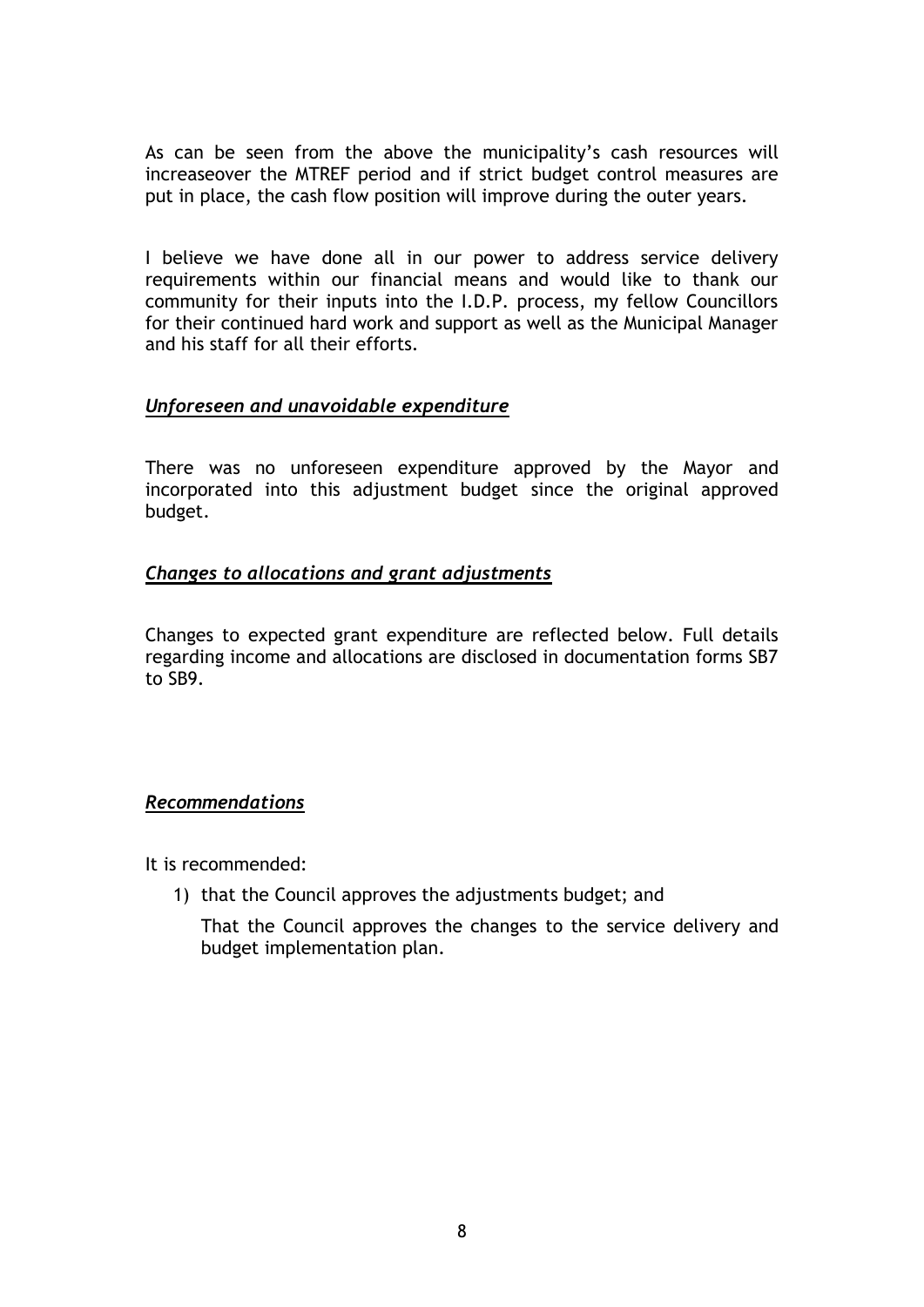### <span id="page-8-0"></span>**Section 2 - Budget Related Resolutions**

### **ADJUSTMENT BUDGET2012/2013**

The resolution tabled at Council for consideration with approval of the adjustments budget is:

#### **RECOMMENDATION:**

- a) That the adjustments budget of Central Karoo District Municipality Municipality for the financial year 2012/2013 as set out in the schedules contained in section 4 be approved:
	- (i) Table B1 Adjustments Budget Summary;
	- (ii) Table B2 Adjustments Budget Financial Performance (by standard classification);
	- (iii) Table B3 Adjustments Budget Financial Performance (by municipal vote);
	- (iv) Table B4 Adjustments Budget Financial Performance (revenue by source); and
	- (v) Table B5 Adjustments Budget Capital Expenditure (by municipal vote and funding source)
- b) That the amended performance objectives as contained in theSDBIP be approved (Attached supporting documentation form SB 3).
- c) That it be noted that there are no changes to any budget related policies.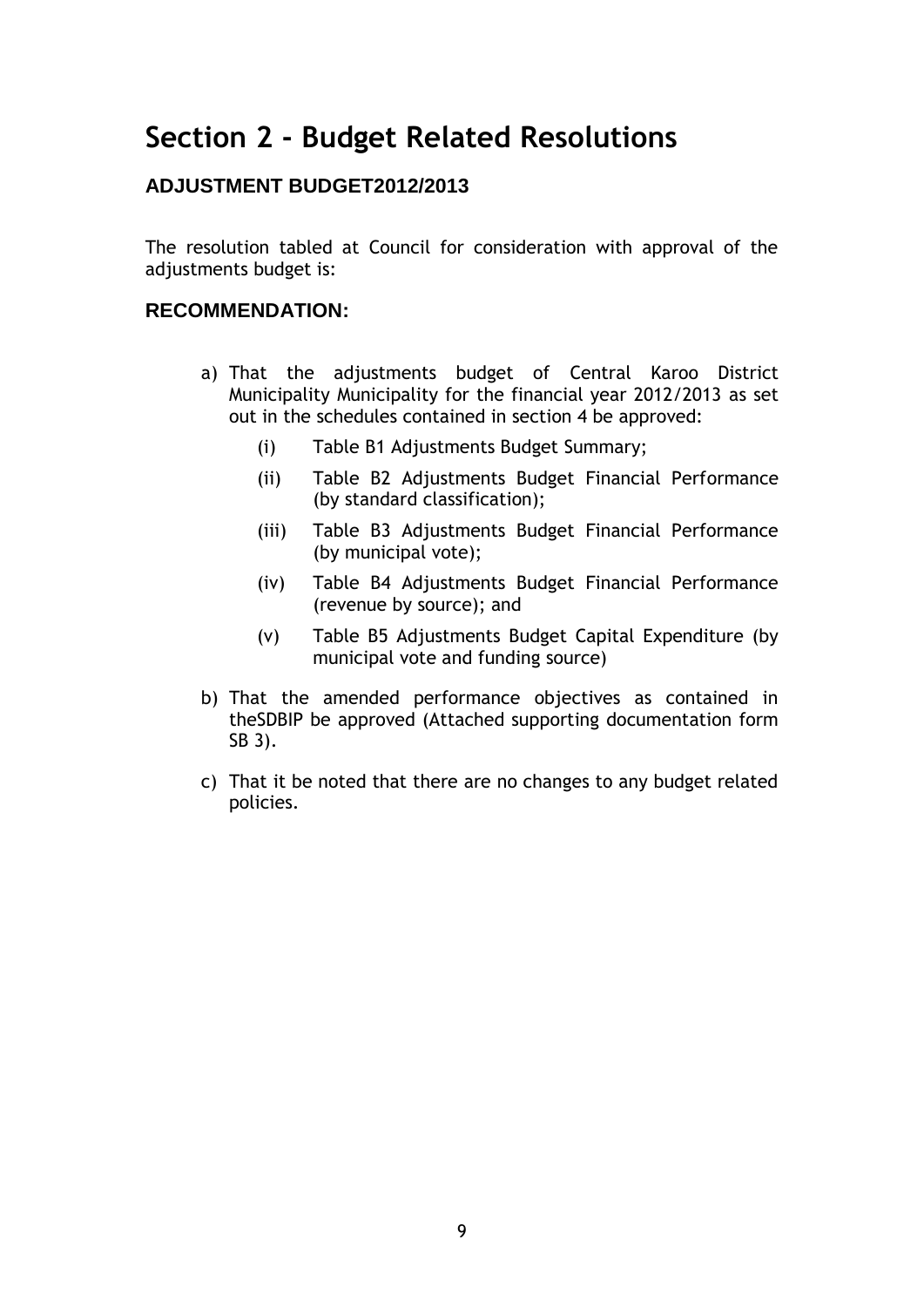### **Section 3 – Executive Summary**

#### <span id="page-9-0"></span>**Introduction**

The financial position of Central Karoo District Municipality Municipality is still sound at this stage. It is however advised that new funding sources be exploited (i.e. more own revenue or additional grant funding). The current financing structure places enormous strain on the existing grants allocation of the municipality. This will result in a major downturn in capital expenditure in future periods that could result in a slowdown of economic growth in the municipal area.

Management should always strive to maintain, and where possible increase accumulated reserves. This is however only possible if capital projects from own resources are reduced or more funding sources are acquired to ensure a sustainable long term capital expansion plan.

#### **Effect of the adjustment budget**

The overall changes to the operating budget 2013/2014 budget can be best illustrated in the chart below.

| <b>Type</b>       | Original<br><b>Budget</b><br>2013/14 | Adjustment | Adjusted<br><b>Budget</b><br>2013/14 |
|-------------------|--------------------------------------|------------|--------------------------------------|
| Revenue           | 53 340                               | 4 5 5 7    | 57 896                               |
| Expenditure       | (50648)                              | (6 242)    | (56 889)                             |
| Surplus/(Deficit) | 2692                                 | (1685)     | 1 0 0 7                              |
|                   |                                      |            |                                      |

#### **OPERATING BUDGET (R' 000)**

The operational budget revenue recognised has been adjusted from R 53,340 million to R 57,896 million for the 2013/2014 budget year, whilst the operational expenditure has been adjusted upwards from R50, 648million to R 55, 889 million.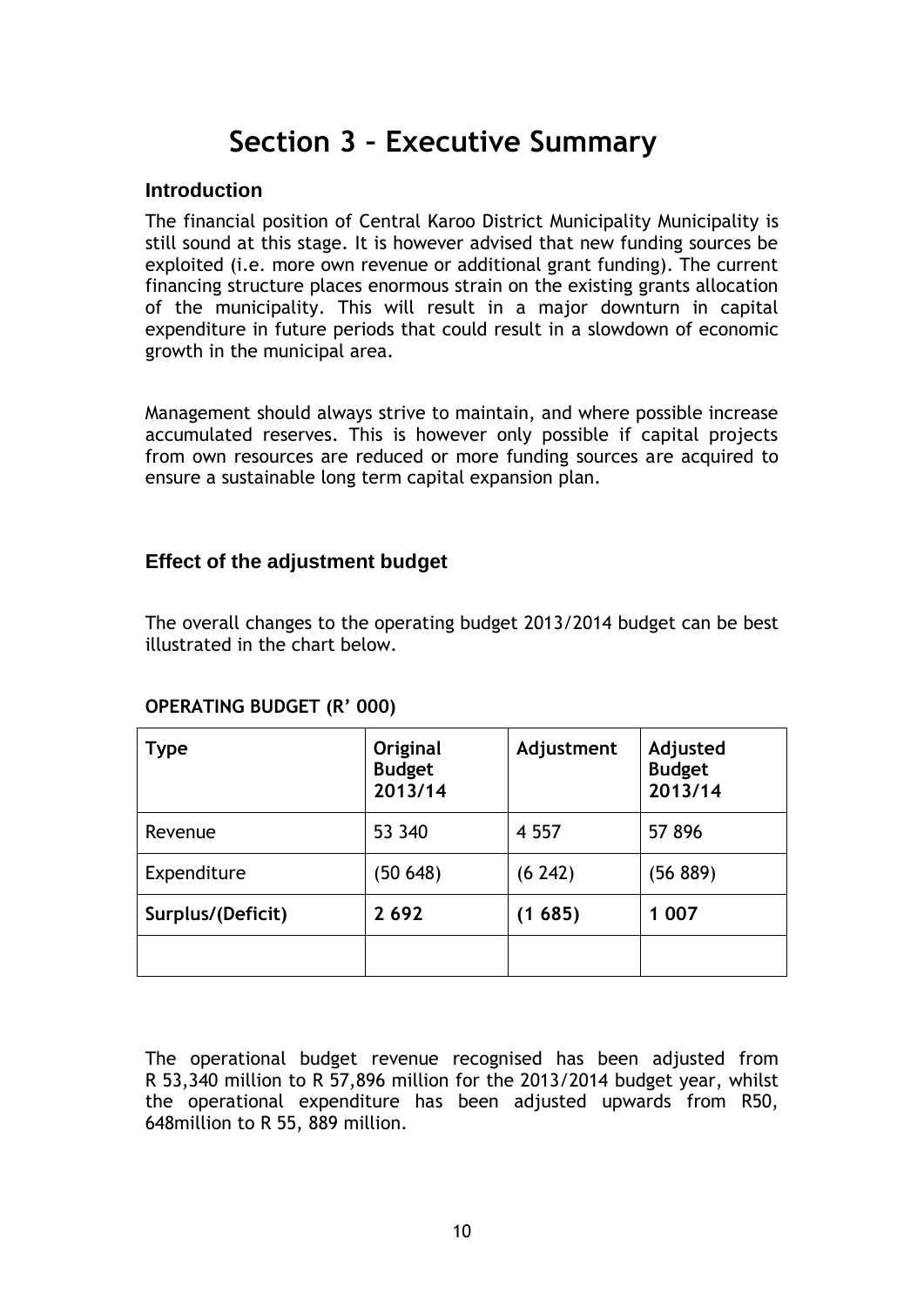The new projected forecasts for the MTREF are as follows:

### **OPERATING BUDGET (R' 000)**

| <b>Type</b>                                   | 2013/14  | 2014/15  | 2015/16  |
|-----------------------------------------------|----------|----------|----------|
| Revenue                                       | 57896    | 56 061   | 61 400   |
| Expenditure                                   | (56 889) | (52 367) | (55 365) |
| Surplus/(Deficit)                             | 1 007    | 3694     | 6036     |
| Less: Capital Grants                          | 0        | 0        | 0        |
| Surplus/(Deficit)<br>excluding capital grants | 1 007    | 3694     | 6036     |

### **CAPITAL BUDGET (R' 000)**

| Objective                            | 2013/14 | 2014/15 | 2015/16 |
|--------------------------------------|---------|---------|---------|
| Governance and Admin                 | 330     |         |         |
| <b>Community and Safety Services</b> |         |         |         |
| <b>Economic Services</b>             |         |         |         |
| <b>Trading Services</b>              |         |         |         |
| Other                                |         |         |         |
| <b>Total</b>                         | 330     |         |         |

### The projected funding of the capital budget is as follows: (R 000)

| <b>Funding Source</b>      | 2013/14 | 2014/15 | 2015/16 |
|----------------------------|---------|---------|---------|
| <b>National Government</b> |         |         | U       |
| Own Funds                  | 330     |         | U       |
| <b>Total</b>               | 330     |         | O       |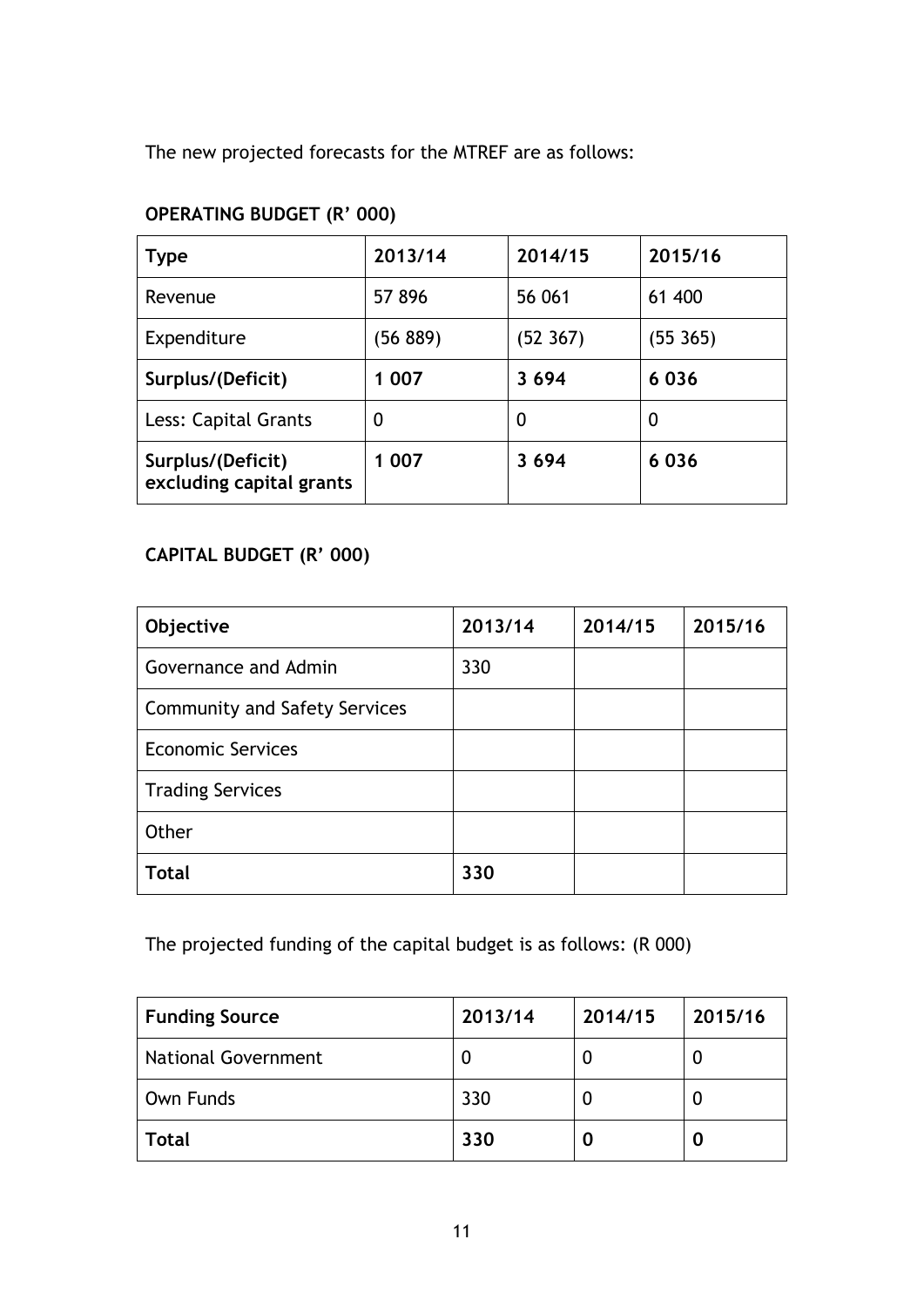### <span id="page-11-0"></span>**Section 4 – Adjustment budget tables**

The adjustments budget tables are attached to this document as Tables B1 to B 10. Tables supporting the above (SB1 to SB20) are also attached and listed separately.

The Budget tables are:

Table B1 –Adjustments Budget Summary

Table B2 –Adjustments Budgeted Financial Performance (revenue and expenditure by standard classification)

Table B3 –Adjustments Budgeted Financial Performance (revenue and expenditure by municipal vote)

Table B4 –Adjustments Budgeted Financial Performance (revenue and expenditure)

Table B5 –Adjustments Budgeted Capital Expenditure by vote, standard classification and funding

Table B6 –Adjustments Budgeted Financial Position

Table B7 –Adjustments Budgeted Cash Flows

Table B8 –Adjustments Cash backed reserves/accumulated surplus reconciliation

Table B9 –Adjustments Budget Asset Management

Table B10 –Adjustments Budget Basic service delivery measurement

The municipality does not have any entities for which adjustments budgets must be prepared. The municipality is currently in the start-up phase a new entity relating to LED.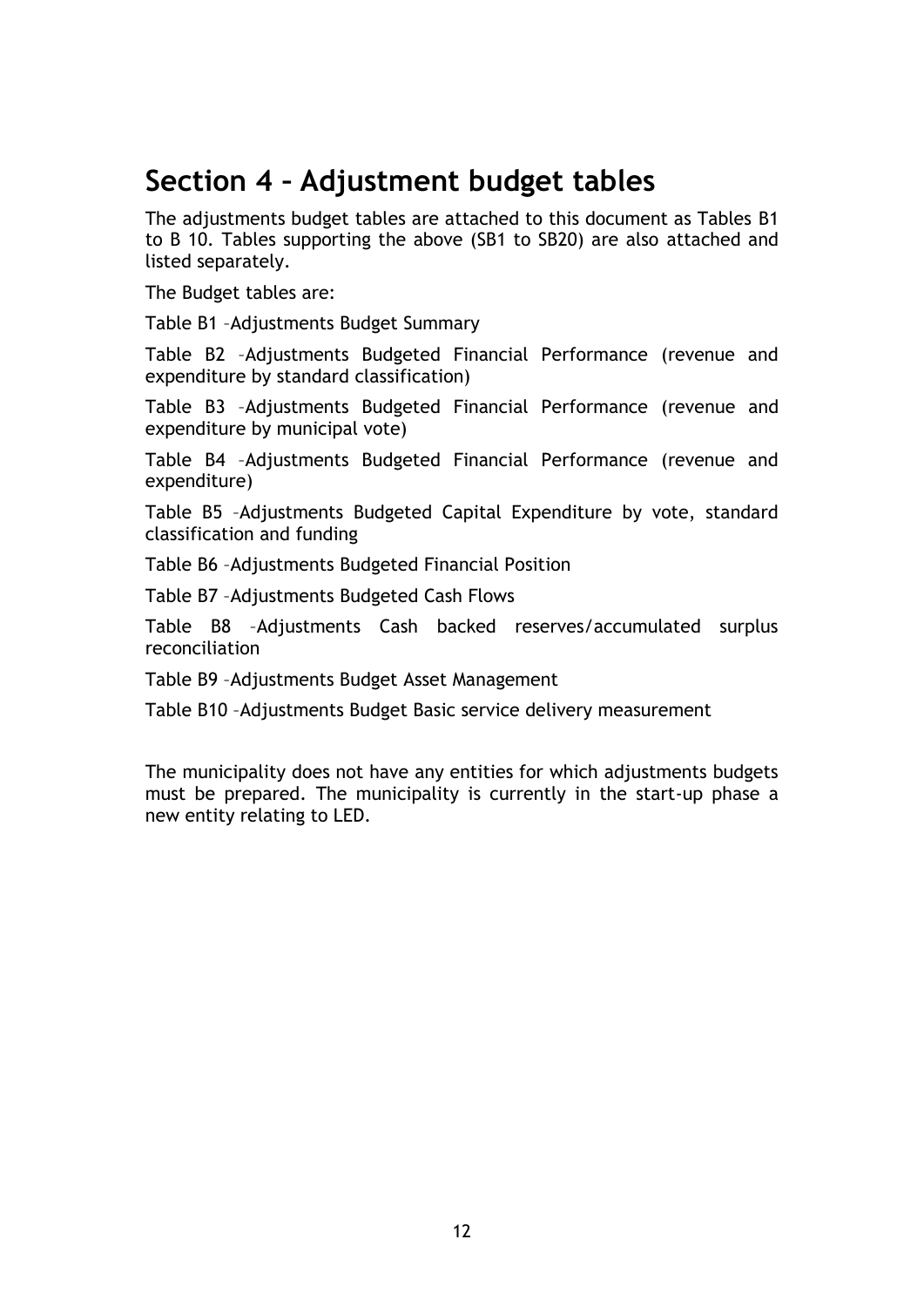# <span id="page-12-0"></span>**PART 2 –SUPPORTING DOCUMENTATION**

### <span id="page-12-1"></span>**Section 5–Measurable performance objectives and indicators**

Changes to measurable performance objectives and indicators are included in the supporting tables (SB3) attached. These indicators are part of the indicators contained in the Service Delivery and Budget Implementation Plan, which again forms the basis of the performance contracts of the Municipal Manager and Senior Management.

### <span id="page-12-2"></span>**Section 6 – Budget related policies**

There are no changes to the budget related policies proposed in the adjustments budget.

### <span id="page-12-3"></span>**Section 7 – Overview of budget assumptions**

### **Budget Assumptions**

There are no changes to the budget assumptions proposed in the adjustments budget.

### <span id="page-12-4"></span>**Section 8 – Funding compliance**

The adjustments budget, like the original budget is not cash – funded which is the first indicator of a "credible" budget. This shortfall increased to from R1 .7million to R2.6 million, mainly due to the operating expenditure increases.

|                                                 | 2013/14 | 2014/2015 | 2015/2016 |
|-------------------------------------------------|---------|-----------|-----------|
| investments   2 139<br>Cash<br>and<br>available |         | 6 4 4 8   | 13 471    |
| Application of cash and<br>investments          | 5023    | 4 6 1 3   | 4 5 7 0   |
| Surplus/(Shortfall)                             | (2884)  | 1835      | 8 9 0 2   |

It should be noted that although the 2013/14 adjustment budget isnot funded, an improvement is seen in the 2014/15 and 2015/16 year due to conservative expenditure budgeting. This improvement will only be upheld if strict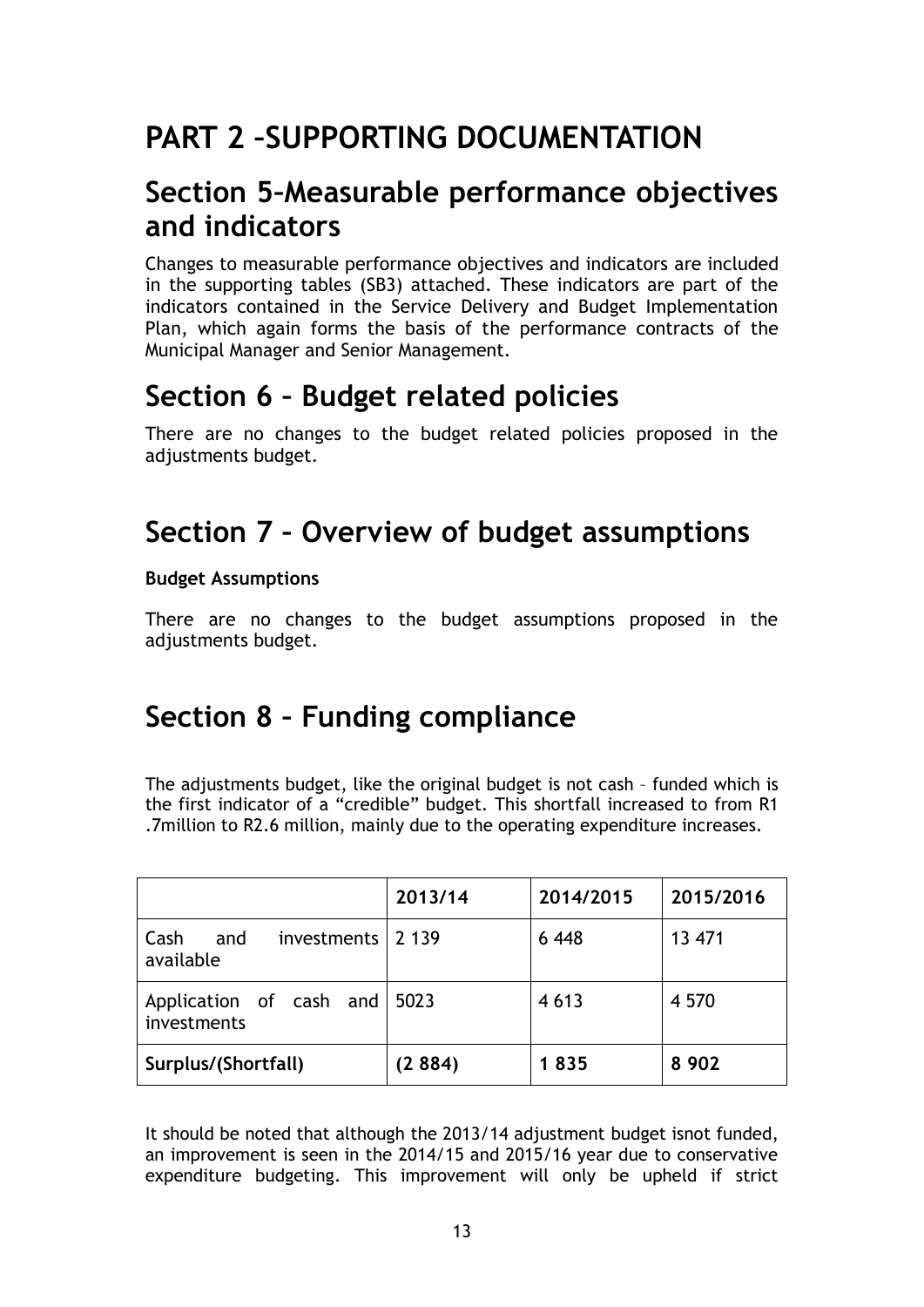measures are in place to minimize expenditure and increase the income of the municipality.

### <span id="page-13-0"></span>**Section 9 – Overview of budget funding**

#### **Funding the Budget**

Section 18(1) of the MFMA states that an annual budget may only be funded from:

- Realistically anticipated revenues to be collected;
- Cash backed accumulated funds from previous years' surpluses not committed for other purposes; and
- Borrowed funds, but only for the capital budget referred to in section 17.

Achievement of this requirement in totality effectively means that a Council has 'balanced' its budget by ensuring that budgeted outflows will be offset by a combination of planned inflows.

#### **A Credible Budget**

Amongst other things, a credible budget is a budget that:

- Funds only activities consistent with the revised IDP and vice versa ensuring the IDP is realistically achievable given the financial constraints of the municipality;
- Is achievable in terms of agreed service delivery and performance targets;
- Contains revenue and expenditure projections that are consistent with current and on past performance and supported by documented evidence of future assumptions;
- Does not jeopardise the financial viability of the municipality (ensures that the financial position is maintained within generally accepted prudential limits and that obligations can be met in the short, medium and long term); and
- Provides managers with appropriate levels of delegation sufficient to meet their financial management responsibilities.

A budget sets out certain service delivery levels and associated financial implications. Therefore the community should realistically expect to receive these promised service delivery levels and understand the associated financial implications. Major under spending due to under collection of revenue or poor planning is a clear example of a budget that is not credible and unrealistic.

Furthermore, budgets tabled for consultation at least 90 days prior to the start of the budget year should already be credible and fairly close to the final approved budget.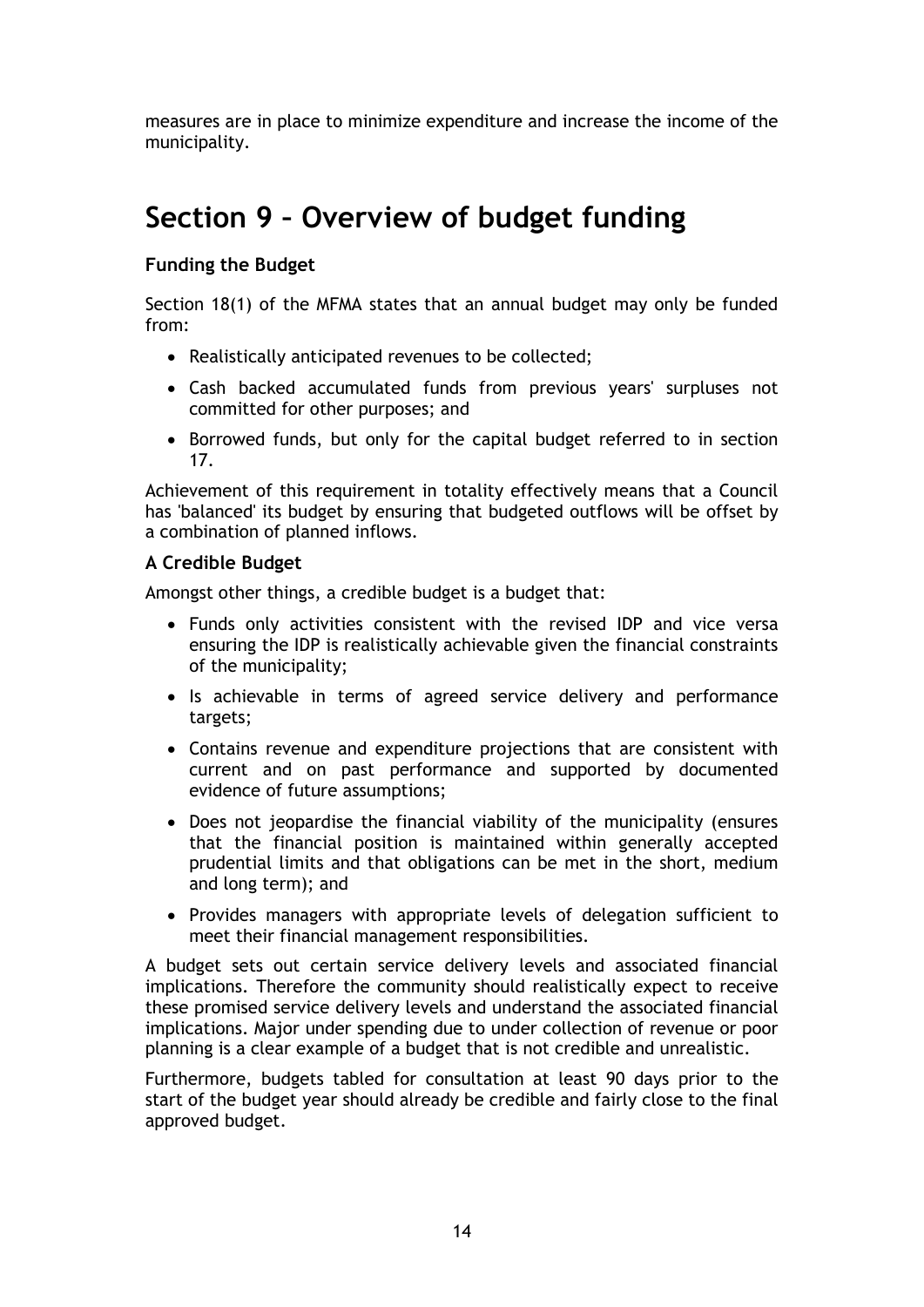### **9.1 Financial sustainability of the municipality**

The municipality's financial position is still sound but the 2010/2011 financial year was the start of reducing surpluses. The municipality might have no alternative in the near future other than to rationalise its existing staff component considering the fact that additional income sources seems nowhere to be found. The municipality plans to continue exercising strict financial management and ensuring a cash flow which meets the requirements.

Due to the fact that the majority of capital expenditure from own sources be funded by way of own cash, the municipality must ensure that the principle of "the user pays for the use of the assets" be applied in its long –term financial strategy. It is for this reason that the municipality will in future provide for cash – backed reserves, which consist of Employee Benefits provisions and contributions to the Capital Replacement Reserve with the idea being a contribution at least equal to the depreciation charges on those assets being used.

### <span id="page-14-0"></span>**Section 10 – Expenditure on allocations and grant programmes**

#### **Grant allocations**

Details of each grant to be received and spent are shown in the schedules SB7 to SB9 attached to the report.

### <span id="page-14-1"></span>**Section 11 – Allocations and grants made by the Municipality**

#### **Allocations Made by the Municipality**

No allocations are made by the municipality.

### <span id="page-14-2"></span>**Section 12 – Councillor Allowances and employee benefits**

**Salaries, Allowances and Benefits**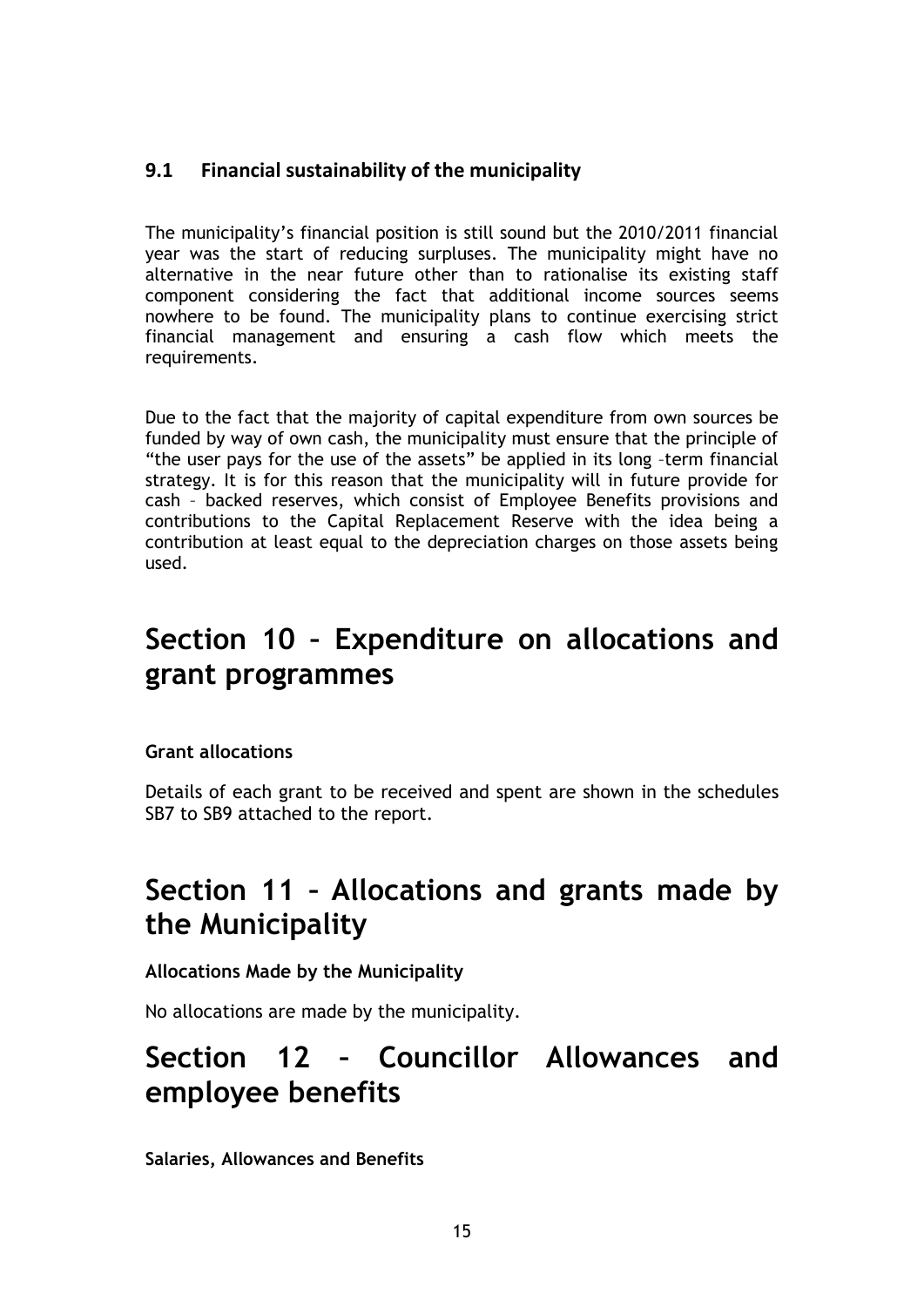Details of Councillor Allowances and employee benefits are included in supporting table SB11 attached.

### <span id="page-15-0"></span>**Section 13 – Monthly targets for revenue, expenditure and cash flow**

### **Monthly Cash Flows by source**

Supporting tables SB12 to SB17 show the adjusted monthly cash flows.

### <span id="page-15-1"></span>**Section 14 –Adjustments to thequarterly service delivery and budget implementation plans – internal departments**

Supporting table SB3 indicates the major adjustments.

### <span id="page-15-2"></span>**Section 15 – Annual budgets and service delivery agreements – municipal entities and other external mechanisms**

### **ENTITIES**

The municipality do have the CKEDA as an entity.

### **Other Service Delivery Mechanisms.**

The municipality has service delivery agreements with external parties for the delivery of the Municipality's services.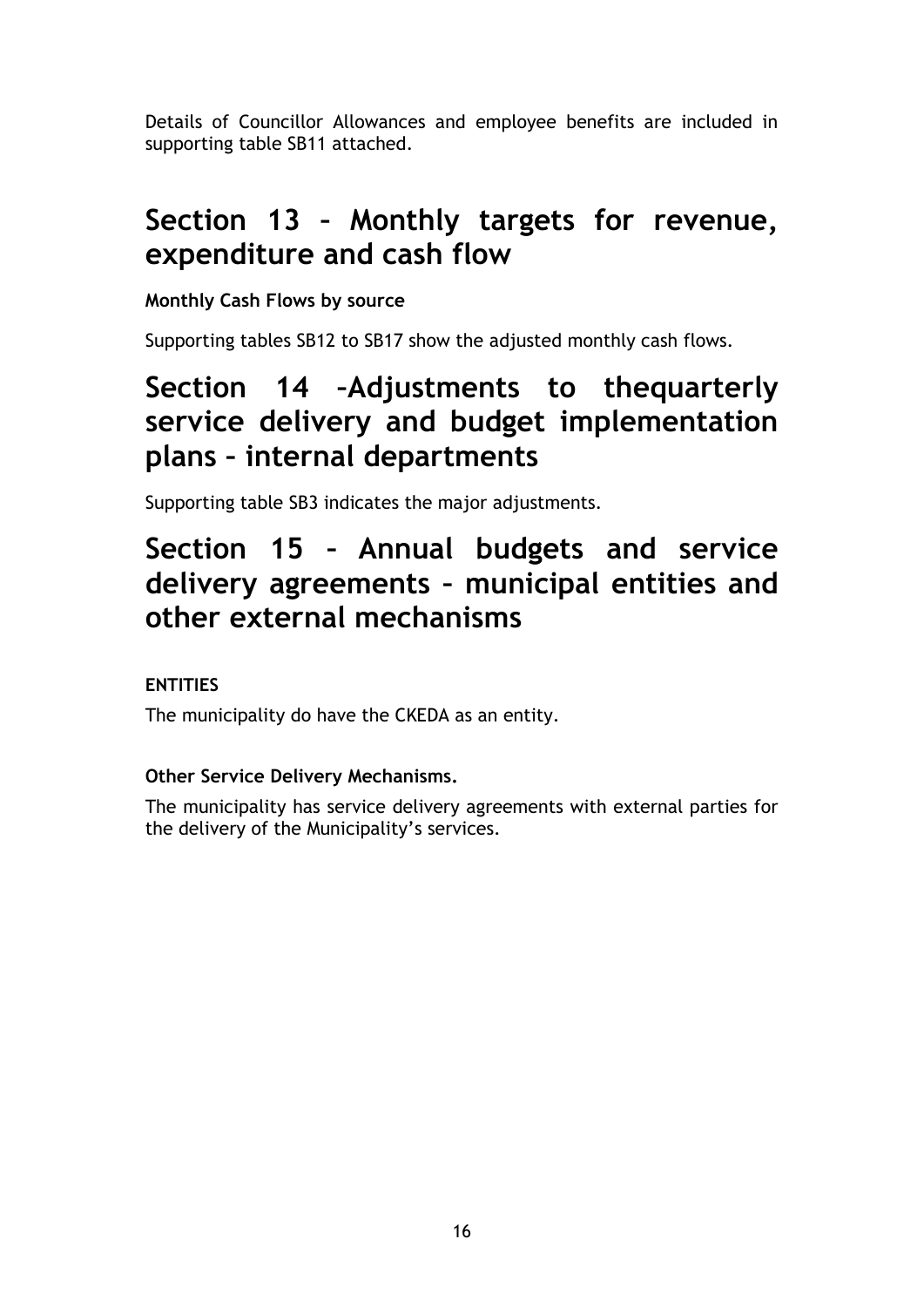# <span id="page-16-0"></span>**Section 16 –Contracts having future budgetary implications**

The municipality does not have any roll – over contracts with budget implications.

# <span id="page-16-1"></span>**Section 17 – Capital expenditure details**

Capital expenditure details are listed in Supporting Table SB18 to SB19.